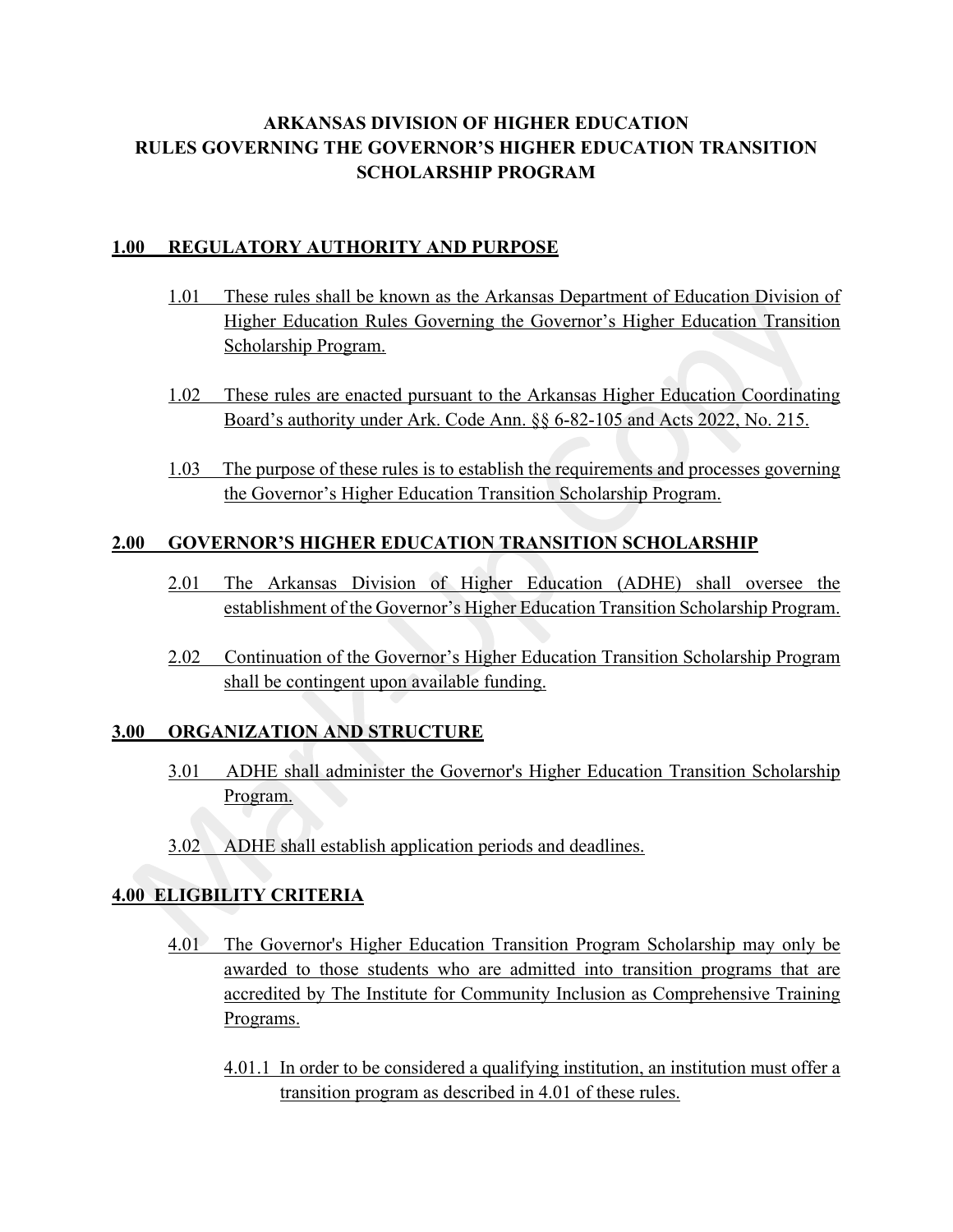4.02 Students, or representatives acting on behalf of students, must complete the online scholarship application provided by ADHE.

#### **5.00 CONTINUED ELIGIBILITY**

5.01 Recipients of the Governor's Higher Education Transition Scholarship will maintain award eligibility for a maximum of four (4) semesters as long as the recipients are continuously enrolled in a transition program.

## **6.00 SCHOLARSHIP AMOUNTS**

- 6.01 Scholarship awards are contingent upon availability of funds.
- 6.02 Awards may not exceed the institutional cost of attendance. The maximum award amount is \$2,500.00 per semester that the student qualifies for the scholarship.
- 6.03 Awards may be applied to tuition, mandatory fees, programmatic fees, room and board, supplies, or extended support services.

## **7.00 PAYMENT OF SCHOLARSHIPS**

- 7.01 ADHE shall disburse scholarship funds to the qualifying institution of the recipient's choice via electronic funds transfer or state warrant.
- 7.02 After verification of enrollment, the institution will disburse the scholarship funds to the student according to the institution's disbursement procedures.
- 7.03 The scholarship payment will correspond to academic terms, semesters, quarters, or equivalent time periods at the institution.
- 7.04 In no instance may the entire amount of the scholarship disbursement for an educational year be paid in advance to or on behalf of such student.
- 7.05 If the recipient of a scholarship withdraws, drops out, or is expelled on or after the first day of class of a payment period, the institution will determine whether the student received an overpayment of financial aid funds for non-institutional expenses.

7.05.1 Overpayment is the difference between the amount received as cash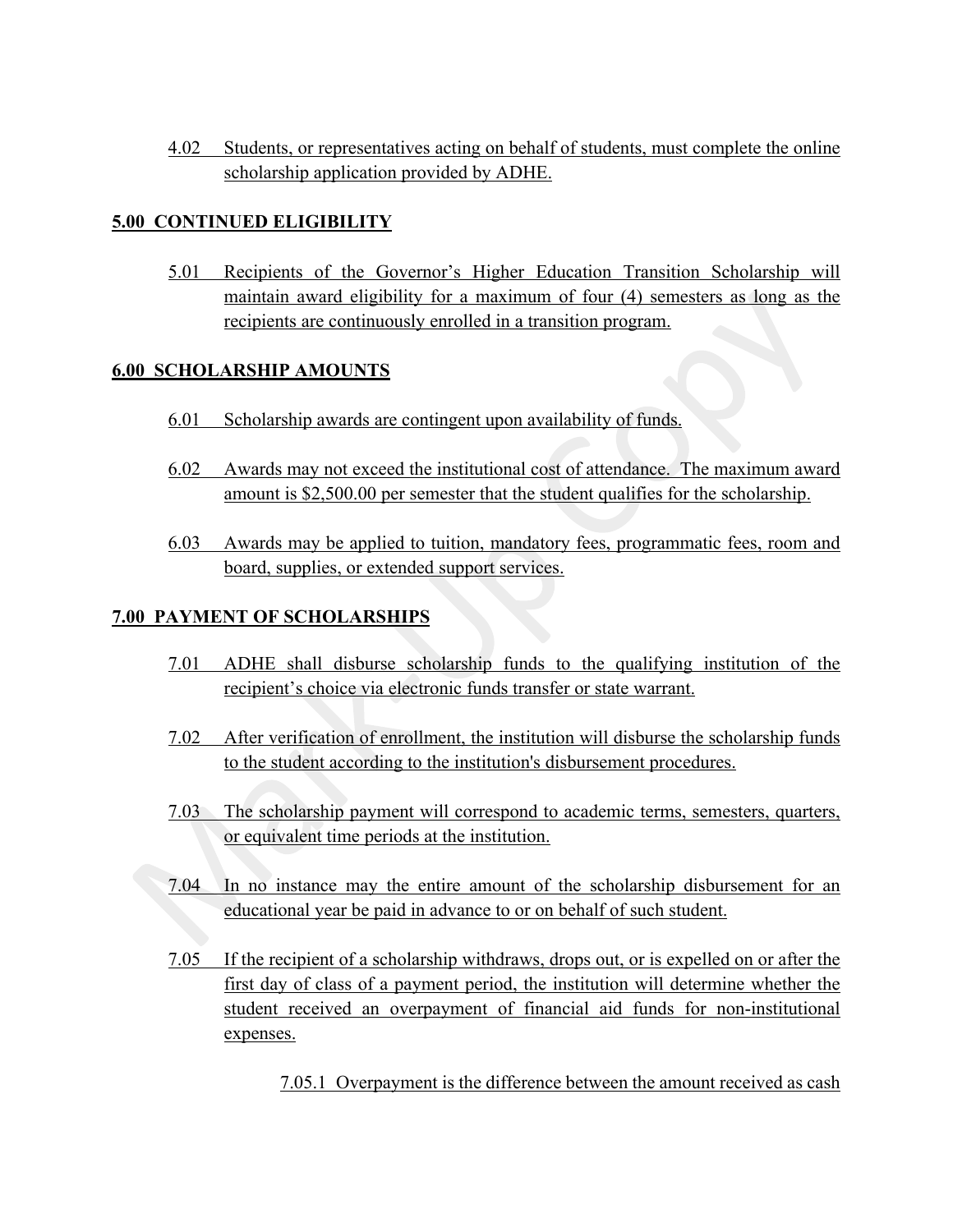disbursements and the amount incurred for non-institutional costs during the portion of the payment period that the student was actually enrolled.

- 7.05.2 It is the institution's responsibility to contact students and recover overpayment(s).
- 7.05.3 The institution shall refund the overpayment(s) to ADHE.
- 7.06 If the award of a Governor's Higher Education Transition Program Scholarship results in an overpayment to the student per Ark. Code Ann. § 6-80-105, the institution shall follow the ADHE Scholarship Stacking Policy in reducing the student's financial package so that the student does not receive funds above the federally-recognized cost of attendance.

## **8.00 RESPONSIBILTIES OF QUALIFYING INSTITUTIONS**

- 8.01 The chief executive officer of the qualifying institution is responsible for appointing one representative from the financial aid office to act as administrator of the Governor's Higher Education Transition Scholarship Program and to receive all communications, forms, and other correspondence related to the program. This representative will be responsible for verification, data and compliance with all program rules, and regulations.
- 8.02 The institution shall maintain information regarding disbursement of scholarship funds.
- 8.03 The deadline for disbursement of funds is no later than ten (10) days after receipt of funds.
	- 8.03.1 Any outstanding funds not disbursed by these dates must be returned to ADHE.
	- 8.03.2 If ADHE receives an application beyond the deadline referenced in 8.03 of these rules, disbursement will be made within ten (10) business days of receipt of the verification roster and electronic transfer of funds.